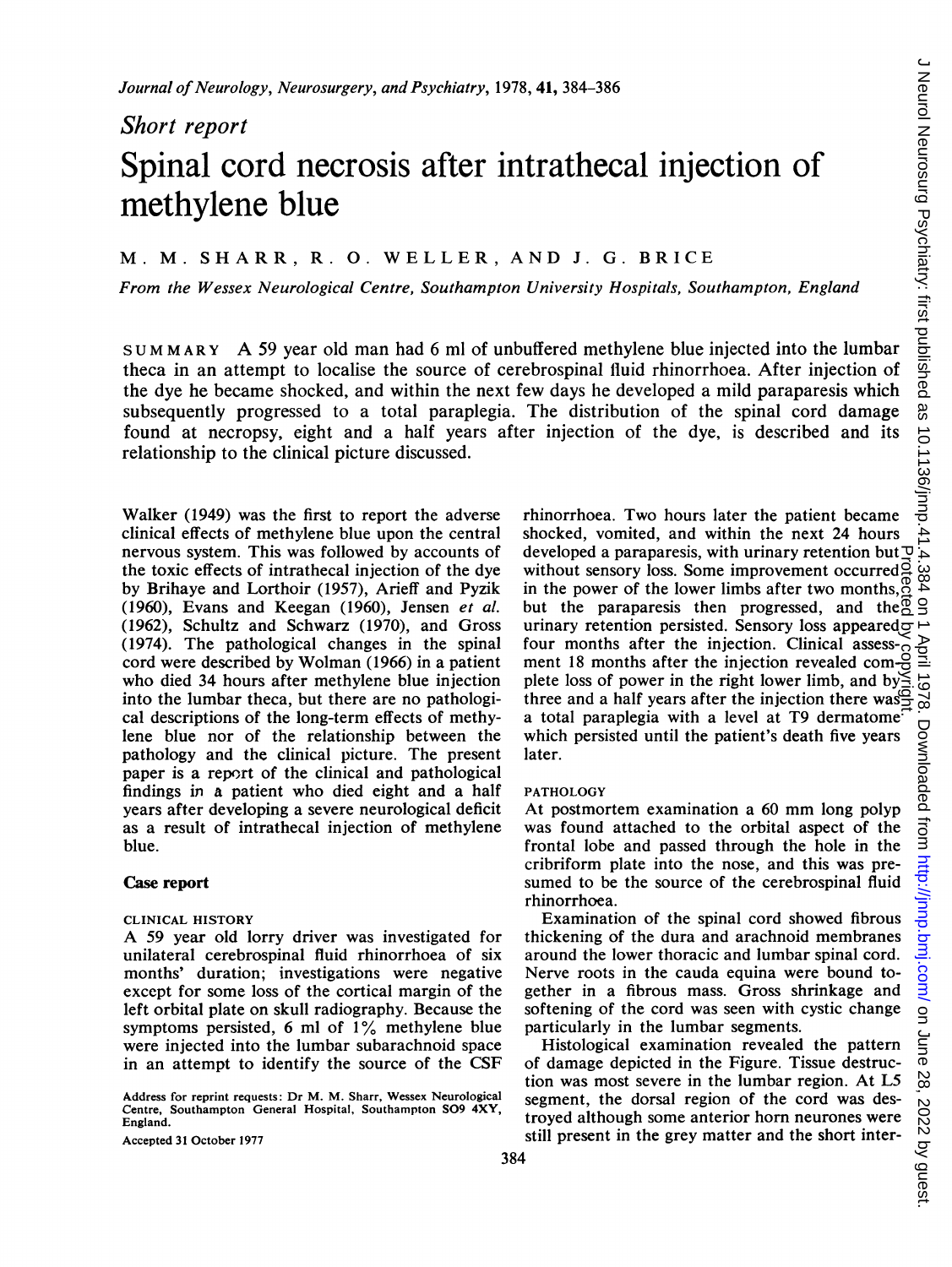

Figure Camera lucida drawings of the spinal cord at various levels to show the distribution of coinplete tissue destruction (solid black areas) and partial loss of axons and myelin (stippled areas). Plain white areas are histologically preserved grey and white matter.

segmental tracts of white matter were preserved; extensive fibrosis and thickening of the meninges were seen at this level. The first lumbar segment was the most severely affected with shrinkage of the cord and almost complete destruction of myelinated tracts and grey matter. At this level the anterior spinal artery had lost its elastic lamina and smooth muscle coat, and the media had been replaced by dense fibrous tissue. Firm evidence of thrombotic occlusion was seen in a posterior spinal artery at LI segment where the vessel showed some recanalisation. In the upper thoracic and cervical cord, there was destruction of white matter on the surface of the cord and degeneration of the ascending pathways, particularly the gracile tracts. An area of cystic infarction was seen in the right posterior horn of grey matter at C7 segment extending into the medial part of the right lateral corticospinal tract. Extensive loss of myelinated fibres was seen in the cauda equina and in the nerve roots below the midthoracic region. The most severely damaged nerve roots were at LI segment where organised thrombi were seen occluding radicular vessels. No inflammatory changes were seen in the cord, nerve roots, or meninges.

### **Discussion**

The exact mode of action of methylene blue upon neural tissue is unclear but it may be a combination of the toxic effect of the dye itself and the effect of the low pH (pH 3.6-3.7) of the solution. A similar toxic reaction has been described after intrathecal alcohol (Wolman, 1966). Jensen et al. (1962) claimed that mixing cerebrospinal fluid with methylene blue before injection would neutralise the action of the dye but Schultz and Schwarz (1970) found that damage still occurred with this mixture.

In the present case it appears that there were three phases of spinal cord and nerve root damage. The initial phase, shortly after the intrathecal injection of the dye, may have been due to the direct damage to the surface of the cord and to its surface blood vessels; this was probably accentuated by poor perfusion during the period of hypotension which ensued. Wolman (1966) observed damage to the surface of the spinal cord as an acute reaction to intrathecal methylene blue, and similar changes have been described in dogs (Evans and Keegan, 1960). The second stage in the present patient was the temporary recovery that may have been related to <sup>a</sup> regression of oedema around areas of infarction in the cord, as has been described after phenol injection (Hughes, 1970). Similar recovery of neurological function, after acute cord damage from intrathecal injection of methylene blue, has been described by Evans and Keegan (1960). The third phase was progression to total paraplegia which may have been a result of progressive ischaemia of the cord accompanying fibrosis and scarring of the meninges. Histopathological evidence of blood vessel damage was found at necropsy, and this probably also contributed to infarction of the cord and nerve roots.

Although this paper is the first account of ischaemic damage to the spinal cord after intrathecal methylene blue, similar changes, including vessel wall fibrosis, meningeal thickening, acute arteritis, and spinal cord necrosis have been described after spinal anaesthesia or intrathecal alcohol injection (Brain and Russell, 1937; Green